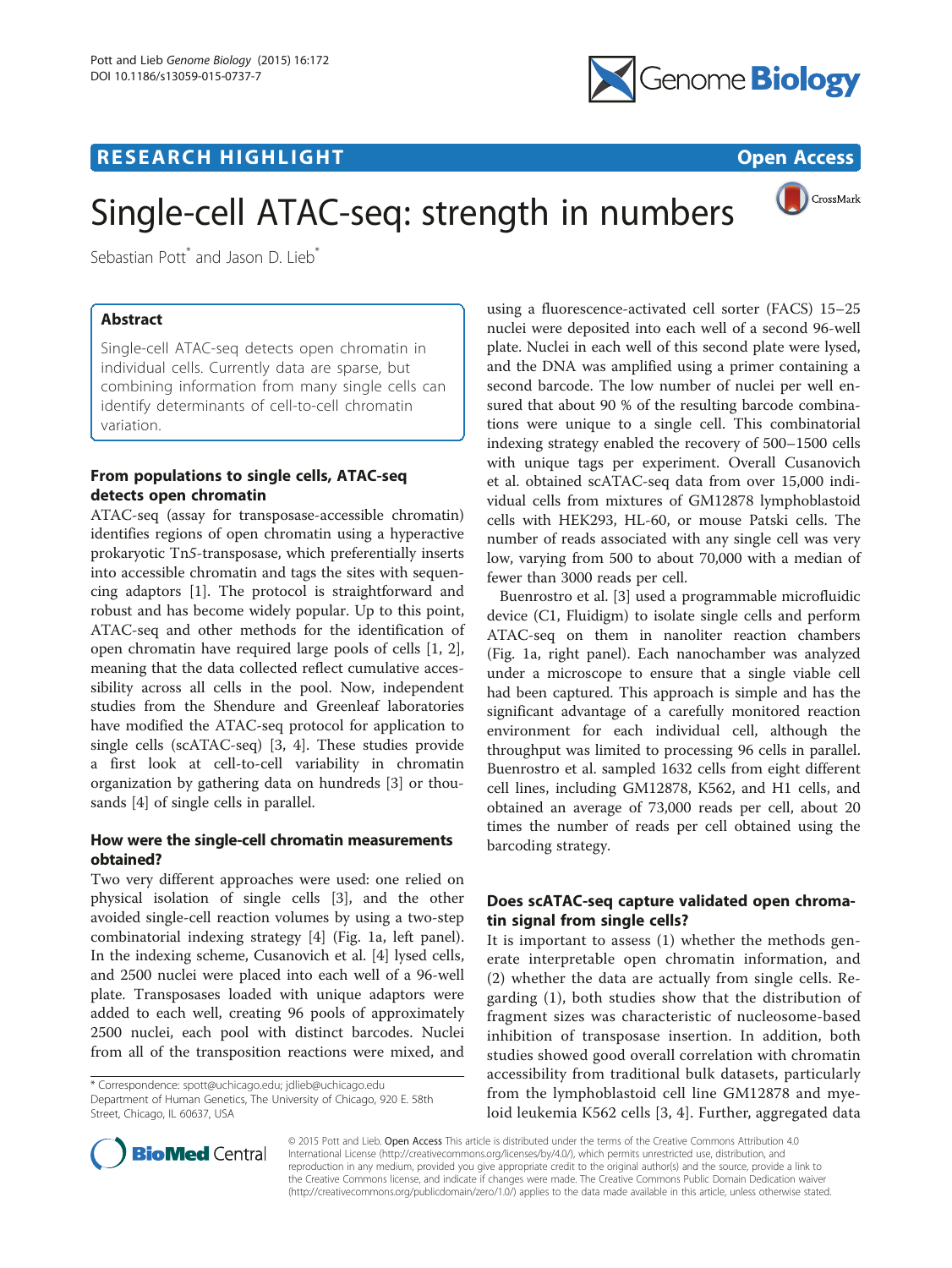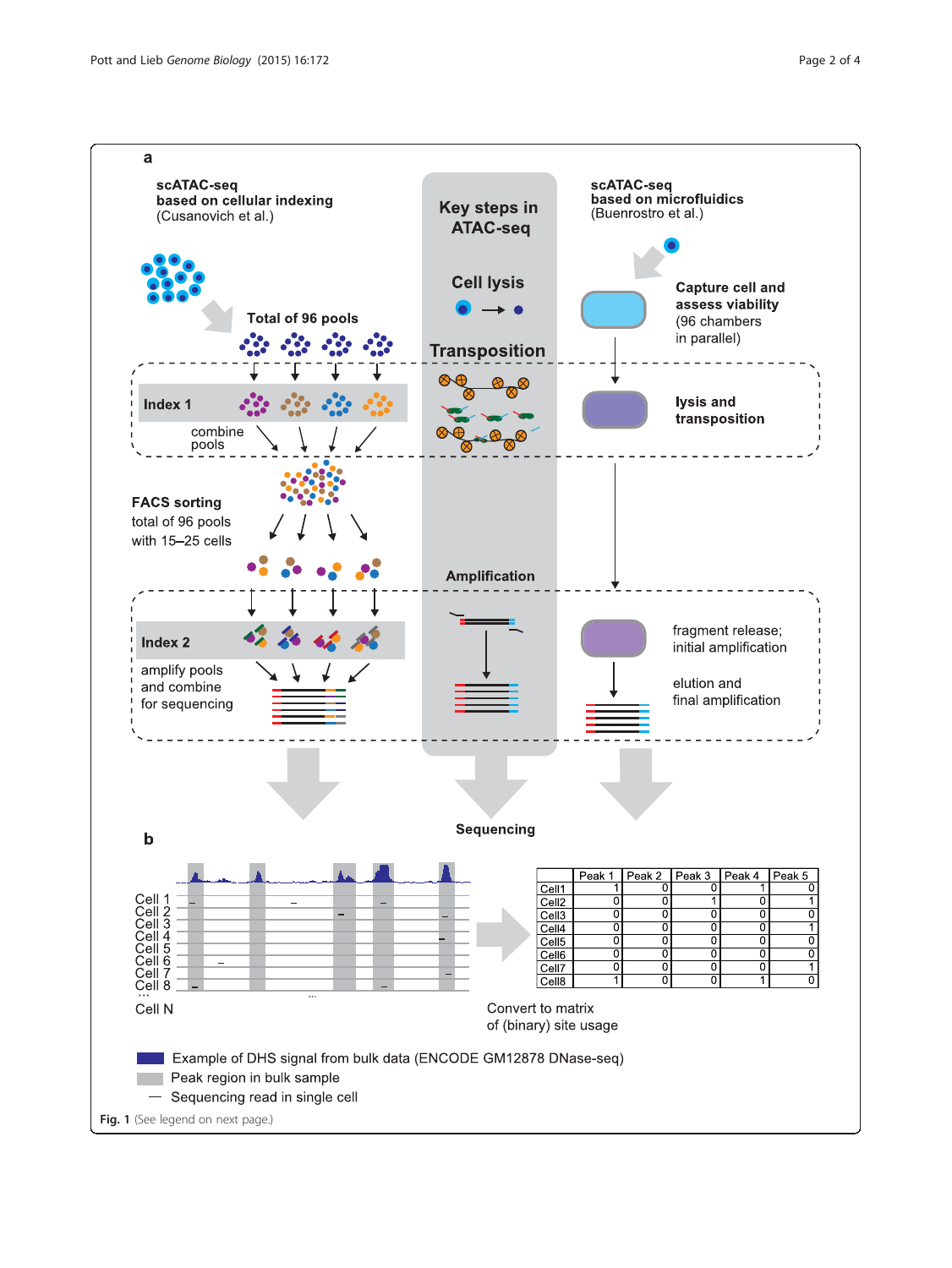#### <span id="page-2-0"></span>(See figure on previous page.)

Fig. 1 a Single-cell assay for transposase-accessible chromatin (scATAC-seq) methods. Key steps of the ATAC-seq protocol are shown in the middle column. The left panel summarizes the scATAC-seq protocol based on cellular indexing established by Cusanovich et al. [\[4](#page-3-0)]. The right panel illustrates the microfluidic-based protocol introduced by Buenrostro et al. [[3\]](#page-3-0). FACS fluorescence-activated cell sorting. **b** ATAC-seq from single cells is sparse and near binary. The properties of chromatin accessibility data from pooled cells (DNase hypersensitive sites (DHS) data from GM12878 cells on the top in dark blue) and a cartoon representation of how reads from scATAC-seq data might be distributed throughout the same genomic region

from 254 individual GM12878 cells yielded an accessibility pattern highly similar to the pattern produced by population-based ATAC-seq and DNase-seq approaches [[3\]](#page-3-0). Thus, scATAC-seq data capture characteristic features of open chromatin.

Whether the data are actually from single cells is simple to assess in the case of the microfluidic approach because the number of cells captured in each chamber is verified visually [[3\]](#page-3-0). In contrast, combinatorial cellular indexing relies on the presumed low probability of two cells carrying the identical barcode. To test this presumption, the researchers mixed human and mouse cells and found that reads associated with a single barcode map almost exclusively to either the human or mouse genome (the "collision" rate was 11 %) [\[4](#page-3-0)]. Therefore, there is strong evidence that both methods generate interpretable chromatin data from single cells.

#### Single-cell chromatin data require a new analytic framework to account for fundamental differences from population-based data

Open chromatin data derived from populations of cells exhibit a wide range of signal intensity across the genome. But at the level of single cells the signal is binary, comprising 0 or 1 independent reads in a region (counts of 2, 3, or more, corresponding to multiple insertions in a single region or to other alleles of a locus, are theoretically possible but would be rare). Due to the sparse nature of the data it is therefore impossible to tell if a region that went unobserved in a single cell but was observed in bulk samples is in fact inaccessible in that cell, or was simply missed by the transposase, or was lost in the amplification process. This limitation can be overcome for some purposes by sampling many cells in parallel or by analyzing sets of insertion sites with shared features. This type of aggregation allows one to summarize the binary observations in single cells as frequencies observed on the level of many cells or many sites, respectively. Both studies used this approach, and developed analytical frameworks that relied on chromatin accessibility information from pooled cells to interpret their scATAC-seq data (Fig. 1b).

Cusanovich et al. compared the reads from each cell to DNase hypersensitive sites (DHSs) from ENCODE to produce a binary map of chromatin accessibility, annotating each DHS region as "used" or "unused" based on the

overlap. They compared these binary maps among all pairwise combinations of cells to determine similarities and differences among them. This information was sufficient to deconvolute mixtures of two cell lines into their cell types of origin. Further analysis focused on clusters of regions with coordinated chromatin accessibility within a cell type, identifying subpopulations of GM12878 cells [[4\]](#page-3-0).

The analysis by Buenrostro et al. focused on identifying factors associated with cell-to-cell variability of chromatin accessibility. They reasoned that trans-factors might influence variability in chromatin accessibility — for example, by binding to accessible chromatin. They first obtained regions of open chromatin using aggregate single-cell data and then grouped these regions into ensembles of sites that shared genomic features based on ChIP-seq data, DNA sequence motifs, or domains with similar replication timing. Using the signal across all cells, they then calculated a "variability score" for each factor to measure the associations of hundreds of trans-factors with cell-to-cell variability of chromatin accessibility.

#### What do data from single cells tell us that population-based approaches do not?

The data from these studies reliably separated cells based on their cell types, uncovered sources of cell-tocell variability, and demonstrated a link between chromatin organization and cell-to-cell variation, all things that population-based approaches could not have told us. Specifically, Buenrostro et al. found that high cell-tocell variability in chromatin accessibility was associated with binding of specific transcription factors and with replication timing. In K562 cells, GATA1 and GATA2, two central regulators of the erythroid lineage, were both strongly associated with high cell-to-cell variation. Some trans-factors acted synergistically to amplify variation, while others, including CTCF, seemed to suppress variability. Trans-factors associated with high cell-to-cell variability tended to be cell type-specific. For example, Buenrostro et al. found that NFκB binding was associated with cell-to-cell variability in GM12878 cells, but not in K562 and embryonic stem cells. Similarly, Cusanovich et al. found that NFκB binding regions were highly associated with accessible regions that drove the separation of 4118 GM128787 cells into four clusters. Further, the studies demonstrated that cell-to-cell variability is a dynamic